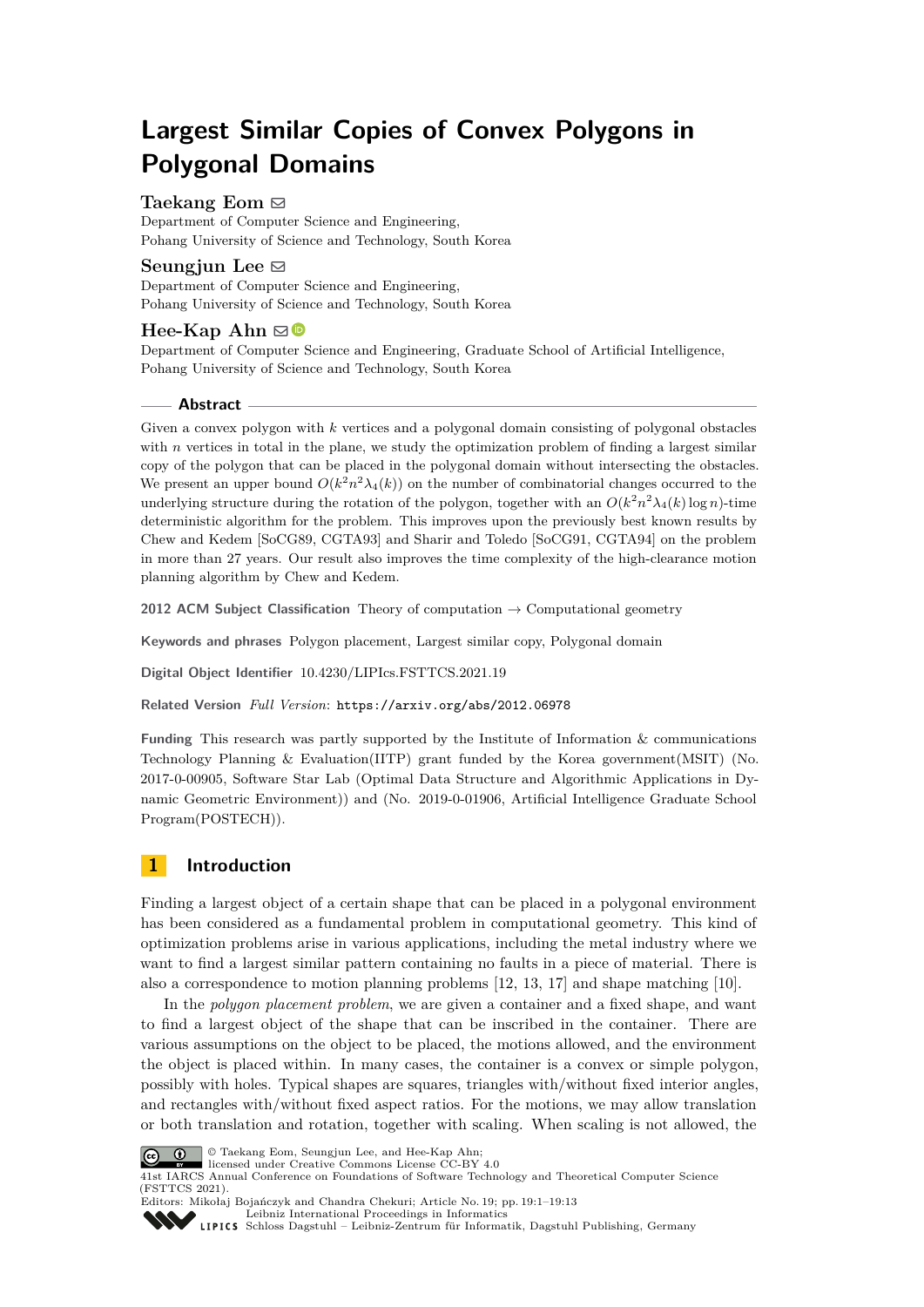#### **19:2 Largest Similar Copies of Convex Polygons in Polygonal Domains**

problem is to find a copy of a given object under translation or rigid motion that can be inscribed in a container [\[7,](#page-11-0) [5\]](#page-11-1). When both translation and scaling are allowed, the objective becomes to find a largest homothetic copy of a given object that can be inscribed in a container [\[11,](#page-12-4) [15\]](#page-12-5). When rotation is allowed, together with translation and scaling, the problem is to find a largest similar copy of a given object that can be inscribed in a container and it becomes more involved; it may require to capture every change occurring to the underlying structure during the rotation of the polygon, and therefore the complexity of the algorithms may depend on the total number of the changes.

In this paper, we consider the polygon placement problem under translation, rotation, and scaling. We aim to find a largest similar copy of a given convex polygon *P* with *k* vertices that can be inscribed in a polygonal domain *Q* consisting of polygonal obstacles with *n* vertices in total. This problem has been considered fairly well for many years. See Chapter 50 of the Handbook of Discrete and Computational Geometry [\[12\]](#page-12-0).

The earliest result was perhaps the SoCG'89 paper by Chew and Kedem [\[8\]](#page-11-2). They considered the problem and gave an incremental technique for handling all combinatorial changes to the Delaunay triangulation of the polygonal domain *Q* under the distance function induced by the input polygon *P* during the rotation of *P*. They gave an upper bound  $O(k^4 n \lambda_4(kn))$  on the number of combinatorial changes, together with a deterministic  $O(k^4 n \lambda_4(kn) \log n)$ -time algorithm, where  $\lambda_s(n)$  is the length of the longest Davenport– Schinzel sequence of order *s* including *n* distinct symbols. A few years later, the bound was improved to  $O(k^4 n \lambda_3(n))$  by the same authors, and thus the running time of the algorithm became  $O(k^4 n \lambda_3(n) \log n)$  [\[9\]](#page-12-6).

Toledo [\[21\]](#page-12-7), and Sharir and Toledo [\[19\]](#page-12-8) studied this problem (they called this problem *the extremal polygon containment problem*) and applied the motion-planning algorithm [\[13\]](#page-12-1) to solve this problem. They gave an algorithm with running time  $O(k^2 n \lambda_4(kn) \log^3(kn)$  $log log(kn)$ ) that uses the parametric search technique of Megiddo [\[16\]](#page-12-9).

For these two running times,  $O(k^4 n \lambda_3(n) \log n)$  and  $O(k^2 n \lambda_4(kn) \log^3(kn) \log \log(kn)$ , the latter one is asymptotically smaller for large  $k$   $(k > n)$  while the former one is asymptotically smaller for small *k*.

There is a randomized algorithm by Agarwal et al. [\[2\]](#page-11-3) that finds a largest similar copy in  $O(kn\lambda_6(kn)\log^3(kn)\log^2 n)$  expected time using the parametric search technique of Megiddo [\[16\]](#page-12-9). Agarwal et al. [\[1\]](#page-11-4) also considered a special case of the problem for finding a largest similar copy of a given convex *k*-gon contained in a convex *n*-gon and gave an  $O(kn^2 \log n)$ -time algorithm. Very recently, there were results on two variants. Given a set of *n* points in the plane, Bae and Yoon [\[6\]](#page-11-5) gave an  $O(n^2 \log n)$ -time algorithm for finding a largest square that contains no input point in its interior, but contains input points on every side or on three sides. Lee et al. [\[14\]](#page-12-10) gave an algorithm for finding a largest triangle with fixed interior angles in a simple polygon with *n* vertices in  $O(n^2 \log n)$  time.

However, no improvement to the worst-case time bounds by Chew and Kedem, and Sharir and Toledo has been known for the polygon placement problem.

**New result.** We present an upper bound  $O(k^2n^2\lambda_4(k))$  on the combinatorial changes, which directly improves the worst-case time bound for the algorithm to  $O(k^2 n^2 \lambda_4(k) \log n)$ . This improves upon the previously best known results by Chew and Kedem [\[9\]](#page-12-6) and Sharir and Toledo [\[19\]](#page-12-8) in more than 27 years.

Compared to the combinatorial bound  $O(k^4 n \lambda_3(n))$  by Chew and Kedem, our bound is  $o(k^3n^2 \log^* k)$  while their bound is  $O(k^4n^2\alpha(n))$ , because  $\lambda_4(k) = o(k \log^* k)$  [\[20\]](#page-12-11) and  $\lambda_3(n) = \Theta(n\alpha(n))$ . Therefore, our algorithm outperforms theirs for both *k* and *n*. Compared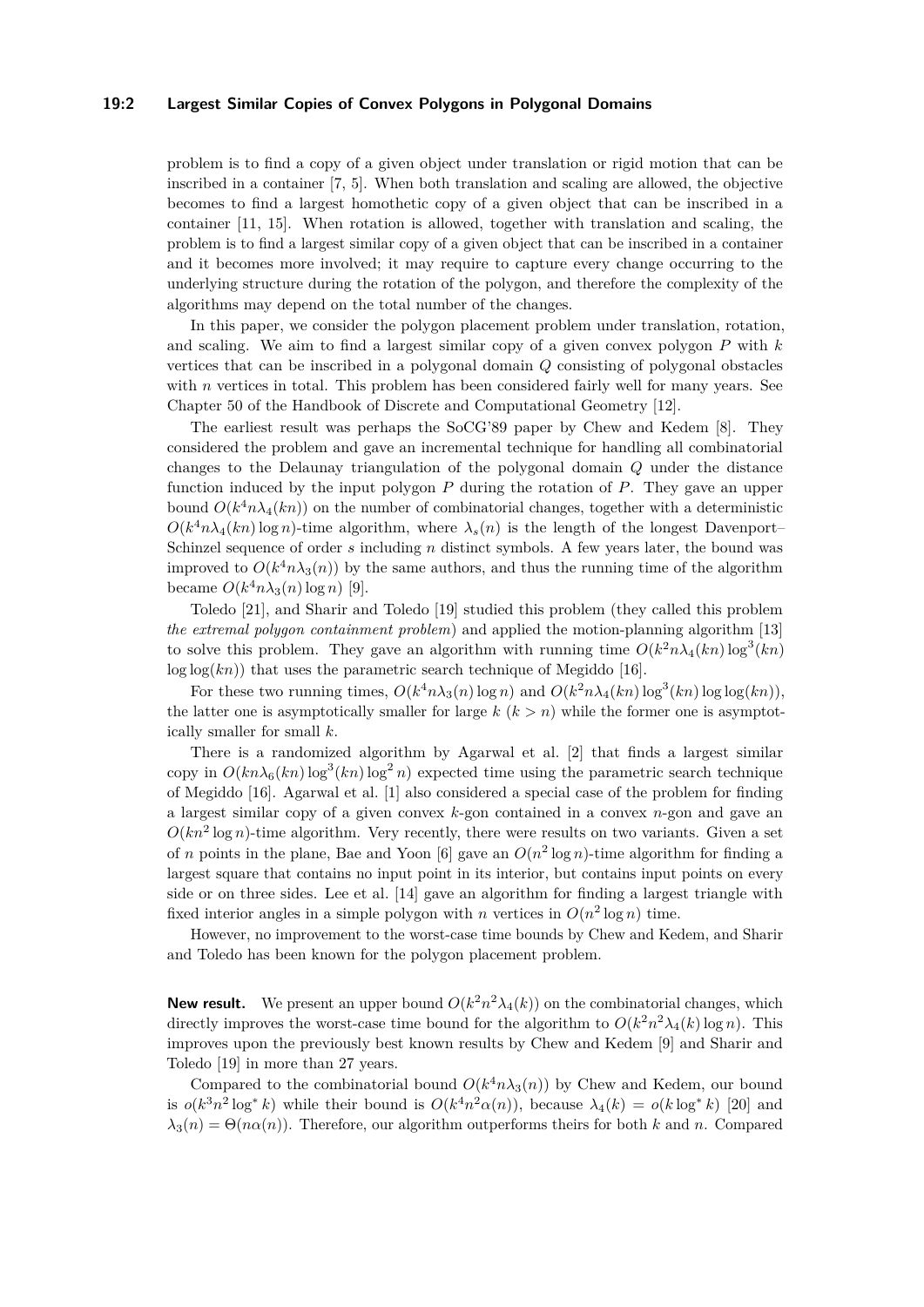to the time bound  $O(k^2 n \lambda_4(kn) \log^3(kn) \log \log(kn))$  by Sharir and Toledo [\[19\]](#page-12-8), our running time outperforms theirs for both *k* and *n* without resorting to parametric search, because  $n\lambda_4(k)$  log  $n = o(\lambda_4(kn) \log^3(kn) \log \log(kn))$ . Thus our result improves upon the best deterministic result for the problem introduced in Chapter 50 of the Handbook of Discrete and Computational Geometry [\[12\]](#page-12-0).

Compared to the randomized algorithm using parametric search by Agarwal et al. [\[2\]](#page-11-3), the worst-case running time of our algorithm, without resorting to parametric search, is asymptotically smaller than their expected running time when  $k = O(\log^4 n)$  while it is unclear how to compare the two worst-case running time and the expected running time for larger *k*.

There is some correspondence between the combinatorial complexity and motion planning problems [\[9,](#page-12-6) [12\]](#page-12-0). In the *high-clearance motion planning,* the goal is to find the path of a convex polygonal robot *P* contained in a polygonal domain *Q* from an initial position to a final position while remaining "as far as possible" from the boundaries of *Q* throughout translations and rotations of *P*. Chew and Kedem [\[9\]](#page-12-6) gave an  $O(k^4 n \lambda_3(n) \log n)$ -time algorithm for high-clearance motion planning, where *k* and *n* are the numbers of vertices of *P* and *Q*, respectively. Since the running time is dominated by the number of combinatorial changes, our result improves the running time to  $O(k^2 n^2 \lambda_4(k) \log n)$ .

Our result provides some insight for improving the time bounds for some other combinatorial problems with moving objects, for instance the Voronoi diagrams and Delaunay triangulations for moving points under various convex distances [\[3,](#page-11-6) [18\]](#page-12-12).

Our improvement may seem marginal compared to previously best ones. However, this is the first and only result that pushes the (worst-case) complexity barrier for the last 27 years. We conjecture that the tight bound is  $\Theta(k^2 n^2)$ , though we do not have a proof yet. Our result has factor  $O(\lambda_4(k))$  to the conjecture, and it could be a stepping stone to closing the gap.

**Overview of techniques.** We achieve the improved upper bound by carefully analyzing the combinatorial changes in the edge Delaunay triangulation of *Q* (to be defined later, shortly eDT) while rotating *P*, and by reducing the candidate size to consider for the changes. Our strategy follows the approach of Chew and Kedem [\[9\]](#page-12-6), which consists of two parts: Counting the combinatorial changes in  $eDT$  for a constant  $k$ , and then counting the combinatorial changes with respect to *k*.

- **1.** In the first part, we analyze the combinatorial changes for a fixed *k*. We consider a family of functions defined for each vertex and edge of *P*, and compute their lower envelope. Since there are  $O(k)$  vertices and edges of P, we compute  $O(k)$  lower envelopes. We show that the complexity of each lower envelope is  $O(n)$ . Then we compute the breakpoints on the lower envelope of the lower envelopes. To bound the number of combinatorial changes in eDT, we consider a placement of a scaled copy of *P* such that a vertex of *Q* and a vertex of *P* are in contact, which we call a *hinge*. We show that the number of breakpoints on the lower envelope defined for each hinge is  $O(n)$ . Since there are  $O(n)$ hinges for a constant k, the number of combinatorial changes in eDT for  $\theta$  increasing from 0 to  $2\pi$  is  $O(n^2)$ .
- **2.** In the second part, we analyze the combinatorial changes to eDT with respect to *k*. A combinatorial change to eDT corresponds to a quadruplet of pairs, each pair consisting of an element of *Q* and an element of *P* touching each other in some placement of a scaled copy of *P* simultaneously. To count the quadruplets inducing combinatorial changes to eDT, we consider the triplets of such pairs and define a function for each triplet implying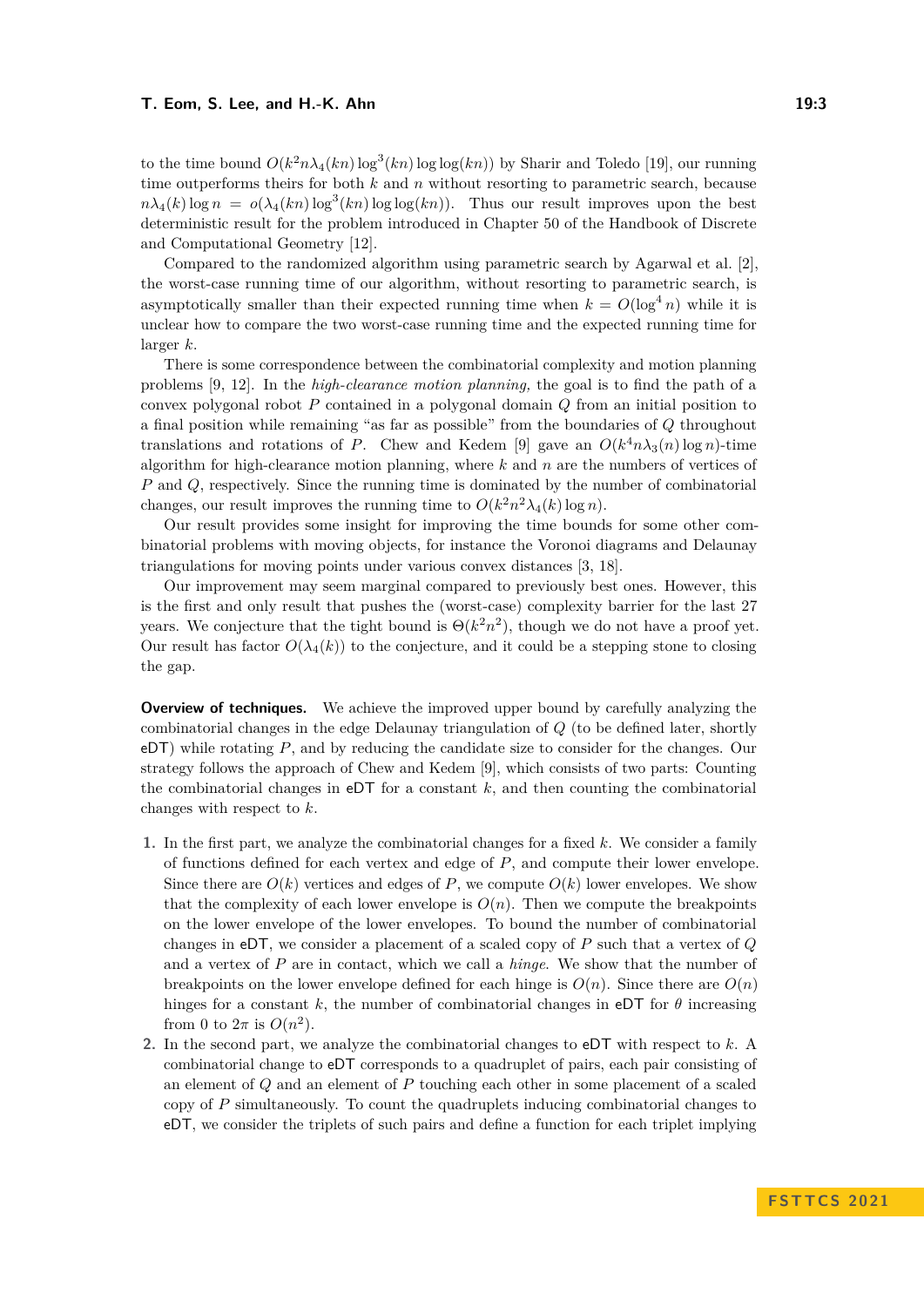#### **19:4 Largest Similar Copies of Convex Polygons in Polygonal Domains**

the size of the scaled copy of *P* defined by the triplet, satisfying the followings: For the lower envelope *L* of the functions, a combinatorial change corresponds to an intersection of two such functions appearing in *L*. That is, every combinatorial change to eDT occurs at a breakpoint on the lower envelope of the functions. So, the complexity of the lower envelope bounds the number of combinatorial changes that occur during the rotation of *P*. We reduce the complexity bound on the lower envelope by classifying the combination of pairs for the quadruplets.

While this high-level strategy may appear similar to the previous one [\[9\]](#page-12-6), there are a few major differences and difficulties in improving the bound. In the first part, we improve upon the previous bound  $O(n\lambda_3(n))$  by Chew and Kedem as follows. We partition the family of functions to subfamilies such that the functions in the same subfamily have the same domain length, and therefore the complexity of their lower envelope becomes linear to the number of functions [\[6,](#page-11-5) [14\]](#page-12-10). Thus, the total upper bound is improved to  $O(n^2)$ .

In the second part, instead of the quadruplets considered by Chew and Kedem, we consider the triplets of pairs only and show that the functions for the triplets, in their lower envelope, give us an upper bound on the number of the combinatorial changes to eDT. These functions must reflect the placement of a scaled copy of *P* in *Q* as well as the scaling factor. We define functions satisfying this requirement and show that every combinatorial change to eDT occurs at a breakpoint on the lower envelope of the functions. There are  $O(k^3n^2)$  such functions and two functions intersect each other at most four times. Thus, the complexity of the lower envelope of the functions is  $O(\lambda_6(k^3n^2))$  as the lower envelope corresponds to a Davenport-Schinzel sequence of order 6. To reduce the bound, we classify the functions into types based on the combinations of pairs defining the functions, and show that any two functions belonging to the same type intersect each other less than four times. By applying the partition method in the first part and the classification on the functions above, we show that the complexity of the lower envelope becomes  $O(k^2 n^2 \lambda_4(k))$ .

Due to the limit of space, the proofs of some lemmas and corollaries are given in the full version of the paper.

## **2 Preliminary**

A Davenport–Schinzel sequence is a sequence of symbols in which the frequency of any two symbols appearing in alternation is limited. A sequence of symbols is a Davenport–Schinzel sequence of order *s* if it has no alternating subsequences of length  $s + 2$ . We use  $\lambda_s(n)$  to denote the length of the longest Davenport–Schinzel sequence of order *s* that includes *n* distinct symbols.

We use some properties related to Davenport–Schinzel sequences in analyzing algorithms. Let  $\mathcal{F} = \{f_1, \ldots, f_n\}$  be a collection of *n* partially-defined, continuous, one-variable realvalued functions. The points at which two functions intersect each other in their graphs and the endpoints of function graphs are called the *breakpoints*. If any two functions of  $\mathcal F$ intersect each other in their graphs at most  $s$  times, the lower envelope of  $\mathcal F$  has at most  $\lambda_{s+2}(n)$  breakpoints [\[4\]](#page-11-7). We introduce some technical lemmas that are used in Section [3.](#page-6-0)

<span id="page-3-0"></span> $\blacktriangleright$  **Lemma 1** (Lemma 14 of [\[14\]](#page-12-10)). Assume any two functions  $f_i$  and  $f_j$  of F intersect each *other in their graphs at most once and each function f<sup>i</sup> has domain D<sup>i</sup> of length d. If there is a constant c such that*  $| \bigcup D_i | = cd$ , *then the lower envelope of* F *has*  $O(n)$  *breakpoints.* 

<span id="page-3-1"></span> $\blacktriangleright$  **Lemma 2.** Let  $\mathcal{G} = \{g_1, \ldots, g_m\}$  be a collection of *m* partially-defined, piecewise continuous, *one-variable real-valued functions. Let n be the total number of continuous pieces in the function graphs of* G*. If any two continuous pieces intersect each other in at most s points, the lower envelope of* G *has*  $O(\frac{n}{m}\lambda_{s+2}(m))$  *breakpoints.*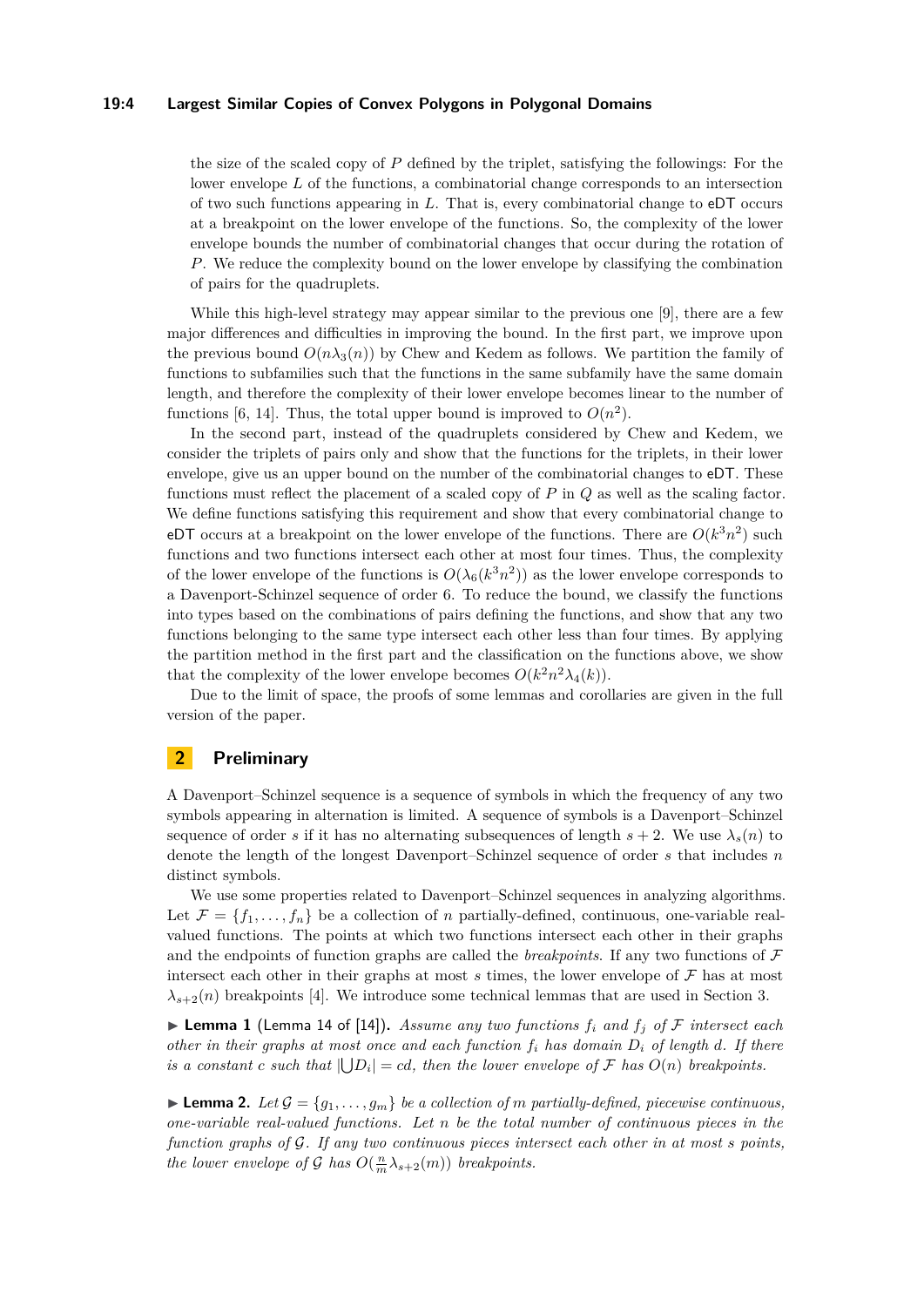We introduce the *edge Voronoi diagram* and its dual, the *edge Delaunay triangulation* (eDT). The set *S* of sites consists of the edges (open line segments) and their endpoints in the polygonal domain  $Q$ . For a convex polygon  $P$  in  $\mathbb{R}^2$  containing the origin in its interior, the *P*-distance from a point *p* to a point *q* is  $d_P(p,q) = \inf \{ \mu \mid q \in p + \mu \}$ . The edge Voronoi diagram is a subdivision of the plane into regions such that the points in the same region have the same nearest site under *P*-distance. See Figure [1\(](#page-4-0)a).

<span id="page-4-0"></span>

**Figure 1** (a) The edge Voronoi diagram of sites, two open line segments (thick) and seven points, under *P*-distance when *P* is an axis-aligned square. (b) The edge Delaunay triangulation dual to the edge Voronoi diagram in (a).

The edge Voronoi diagram consists of *Voronoi vertices* and *Voronoi edges (bisectors)*. A point in the plane is a Voronoi vertex if and only if there is an empty circle defined by the *P*-distance centered at the point and touching three or more sites. The number of Voronoi vertices is linear to the complexity of the sites [\[15\]](#page-12-5). A Voronoi edge is a polygonal line that connects two Voronoi vertices. Each point on a Voronoi edge is equidistant from the two sites defining the edge under *P*-distance. The edge Voronoi diagram can be constructed in  $O(kn \log k n)$  time and  $O(kn)$  space [\[15\]](#page-12-5), where k and n are the numbers of vertices in P and *Q*, respectively.

Just as the standard Delaunay triangulation is the dual of the standard Voronoi diagram, the edge Delaunay triangulation (eDT) is the dual of the edge Voronoi diagram. It has three types of *generalized edges*: *edges*, *wedges*, and *ledges*. An edge connects two point sites, a wedge connects a point site and a segment site, and a ledge connects two segment sites. See Figure [1\(](#page-4-0)b). The edge Delaunay triangulation is a planar graph consisting of point sites, segment sites, generalized edges, and empty triangles. Since a ledge is a trapezoid or a degenerate trapezoid, eDT may not be a triangulation.

The edge Delaunay triangulation can be constructed by first building the edge Voronoi diagram and then tracing the diagram to determine the sites that define each portion of the Voronoi edges and vertices. The type of a generalized edge is determined by the sites defining the corresponding Voronoi edge.

## **2.1 The Algorithm of Chew and Kedem**

We present a sketch of the algorithm by Chew and Kedem. Imagine we rotate *P* by angle *θ* in counterclockwise direction, and let  $P_\theta$  be the rotated copy of *P*. A homothetic copy  $P_\theta$ of  $P_{\theta}$  is said to be *feasible* if  $P_{\theta}$  is inscribed in *Q*. For the set *S* of the sites consisting of the edges and their endpoints in  $Q$ , let  $eDT_\theta$  denote the edge Delaunay triangulation of the sites in *S* under  $P_{\theta}$ -distance. For a face *T* of eDT<sub> $\theta$ </sub>, we say  $P_{\theta}$  is *associated to T* if it touches every site defining *T*. For  $P_\theta$  associated to *T*, the set of the elements (vertices or edges) of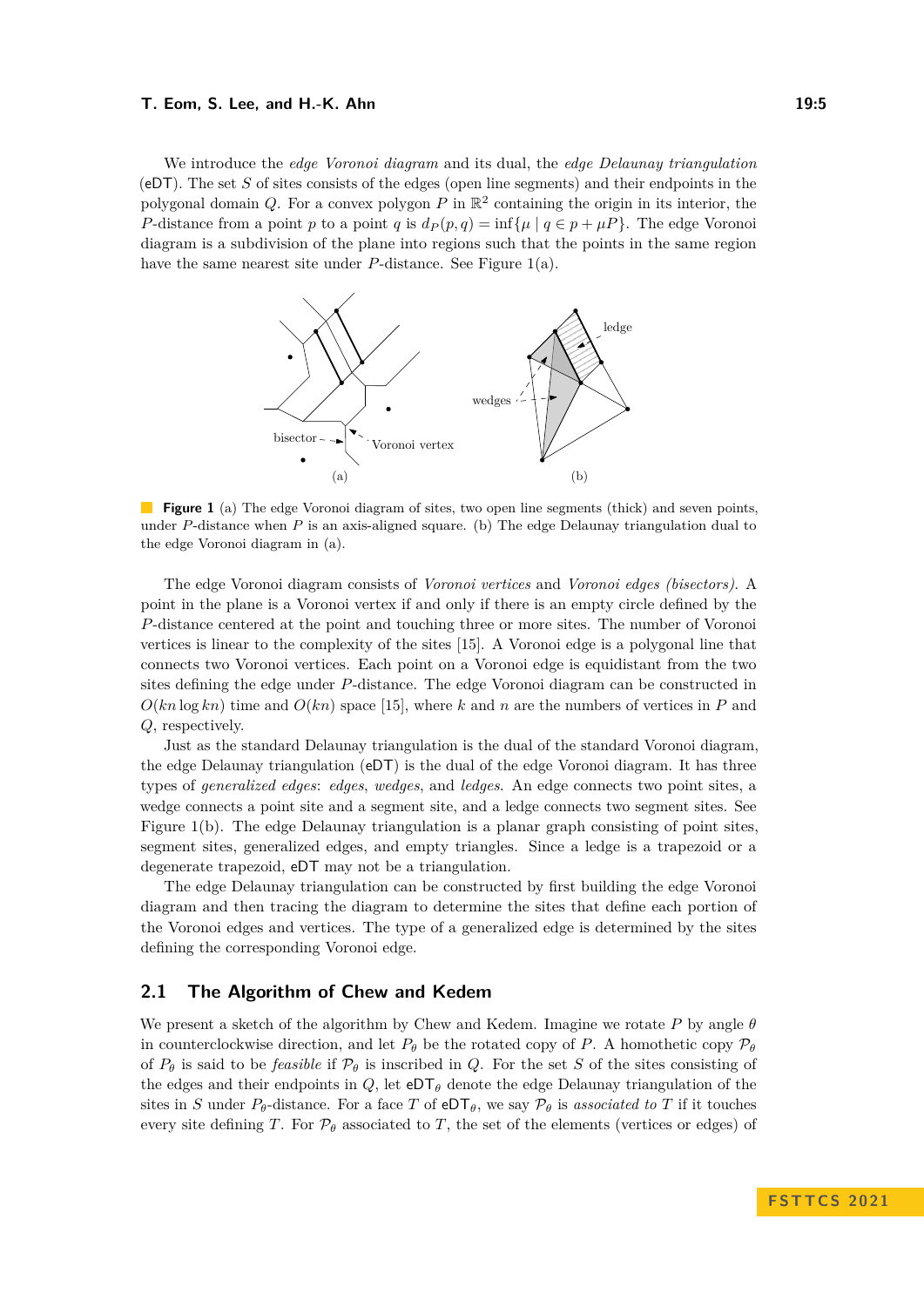#### **19:6 Largest Similar Copies of Convex Polygons in Polygonal Domains**

<span id="page-5-0"></span> $\mathcal{P}_{\theta}$  touching the sites defining *T* becomes the *label of T*. See Figure [2\(](#page-5-0)a). For a site *s* of *S*, the *label of s* is the set of elements of  $\mathcal{P}_{\theta}$  touching *s*, for  $\mathcal{P}_{\theta}$  associated to the faces incident to *s*. See Figure [2\(](#page-5-0)b).



**Figure 2** Labels of faces of eDT*<sup>θ</sup>* and edge sites of *S* for an axis-aligned square *Pθ*. (a) The label of face *T* is the set of the edges (red segments) of  $\mathcal{P}_{\theta}$ , each containing a site defining *T*. (b) The label of edge site *s* is the set of the corners (red points) of  $\mathcal{P}_{\theta}$ 's lying on *s*.

Their algorithm classifies two possible types of changes, an edge change and a label change in  $eDT_\theta$  while  $\theta$  increases. In an edge change, a new generalized edge appears or an existing edge disappears. This change occurs when  $P_{\theta}$  touches four elements of  $Q$ , resulting in a flip of the diagonals in the quadrilateral formed by the four edges of  $eDT_{\theta}$ . In a label change, the label of a face in  $eDT_\theta$  changes. This occurs when two or more elements of  $\mathcal{P}_\theta$ touch the same site, but the structure of  $eDT_\theta$  may remain unchanged. Any edge or label change is called a *combinatorial change* to eDT*θ*.

Their algorithm maintains a representation for  $eDT_\theta$  while  $\theta$  increases. It starts by constructing  $eDT_{\theta}$  at  $\theta = 0$ . An edge change is detected by checking the edges of  $eDT_{\theta}$  and a label change is detected by checking the faces of  $eDT<sub>θ</sub>$ . For each generalized edge in  $eDT<sub>θ</sub>$ , it determines at which orientation this edge ceases to be valid due to an interaction with its neighbors. For each face in  $eDT_{\theta}$ , the algorithm determines at which orientation the label of this face changes. The algorithm maintains the edges and faces of  $e^{DT}\theta$  in a priority queue, ordered by the orientations at which they change. At each succeeding stage of the algorithm, it determines which generalized edge is the next one to disappear or which face is the next one to have its label changed as  $\theta$  increases.

For an edge change, a new edge appears in  $eDT_{\theta}$ . Then the algorithm updates  $eDT_{\theta}$ and the priority queue information on the new edge and its neighboring edges and faces (an edge change) and for the face and the edges incident to it (a label change). A priority queue can be implemented such that each operation can be done in  $O(\log m)$  time, where *m* is the maximum number of items in the queue. Since there are  $O(n)$  edges and faces in the queue at any time, each priority queue operation takes time  $O(\log n)$ .

For each event of a face *T* disappearing at  $\theta_e$ , the algorithm finds the maximal interval  $\mathcal{I} = [\theta_s, \theta_e]$  of  $\theta$  such that *T* appears in eDT<sub> $\theta$ </sub>. To find *I* in  $O(1)$  time, it stores at *T* the orientation at which it starts to appear in  $e^{D\mathsf{T}}\theta$ . Then it computes the orientation  $\theta^* \in \mathcal{I}$ that maximizes the area of each  $\mathcal{P}_{\theta}$  that touches every site defining *T* simultaneously. Since I is maximal,  $\mathcal{P}_{\theta}$  is feasible for every  $\theta \in \mathcal{I}$  but not for any  $\theta \notin \mathcal{I}$  sufficiently close to  $\mathcal{I}$ . Thus, the algorithm considers all orientations  $\theta$  such that  $\mathcal{P}_{\theta}$  is feasible and computes the placement and orientation of the largest similar copy of *P*. The area function of  $\mathcal{P}_{\theta}$  can be computed in  $O(1)$  time and there are  $O(1)$   $\mathcal{P}_{\theta}$  that touch every site defining *T* simultaneously. Chew and Kedem gave an upper bound  $O(k^4 n \lambda_3(n))$  on the number of combinatorial changes, and their algorithm takes  $O(k^4 n \lambda_3(n) \log n)$  time [\[9\]](#page-12-6).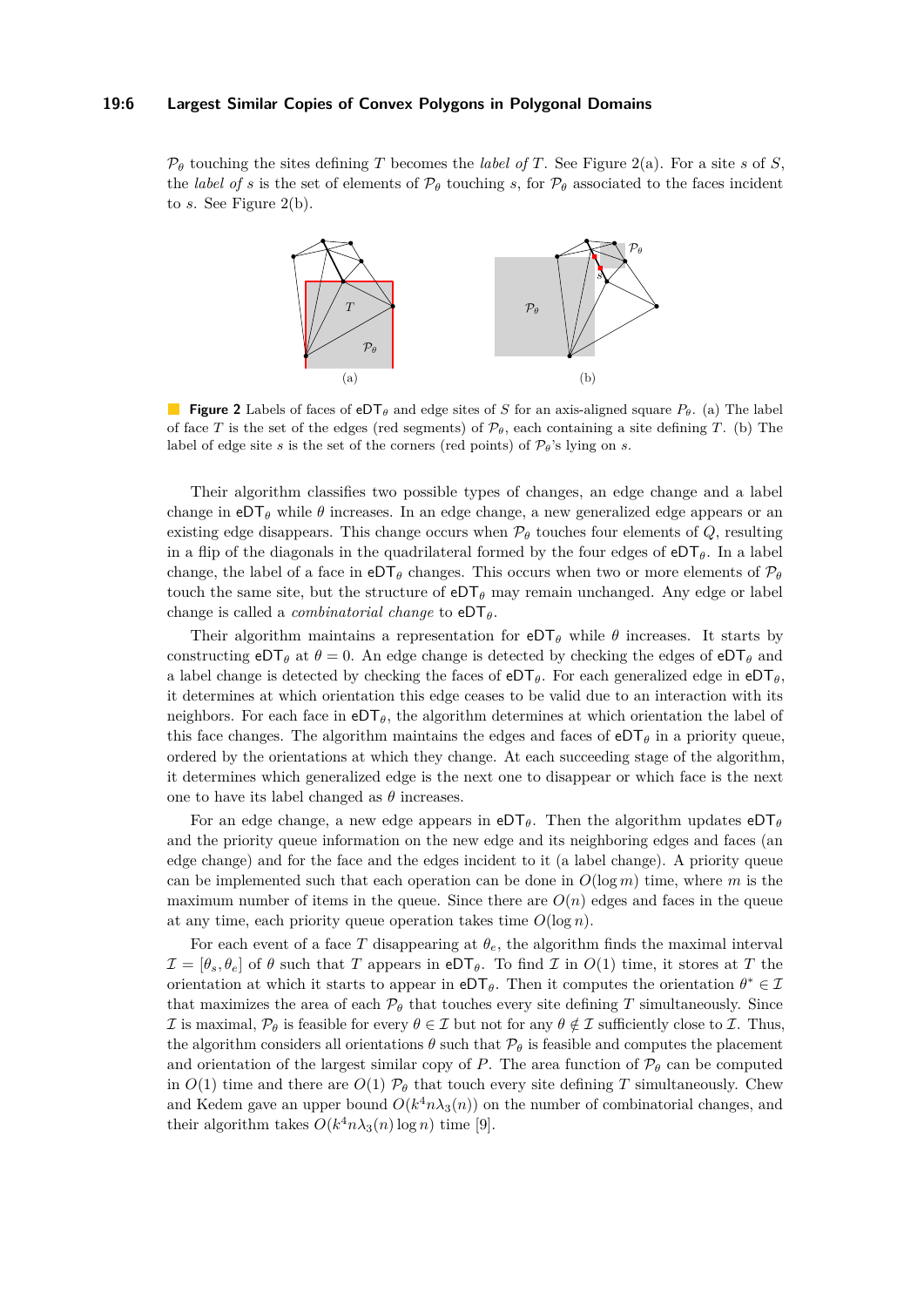## <span id="page-6-0"></span>**3 The number of changes in eDT***<sup>θ</sup>*

We show that the number of combinatorial changes in  $eDT_\theta$  during the rotation is  $O(k^2n^2\lambda_4(k))$ . This directly improves the time bound of the algorithm by Chew and Kedem to  $O(k^2n^2\lambda_4(k)\log n)$ . We analyze the number of combinatorial changes in  $eDT_\theta$ for a constant *k* in Section [3.1,](#page-6-1) and then analyze the number of combinatorial changes with respect to *k* in Section [3.2](#page-8-0) using the result in Section [3.1.](#page-6-1)

An ordered pair (*A, B*) is a *side contact pair* if *A* is a side of *Q* and *B* is a corner of *P*, and a *corner contact pair* if *A* is a corner of *Q* and *B* is a side of *P*. A homothetic copy  $\mathcal P$ of *P satisfies* a contact pair (*A, B*) if *B* in P touches *A*. See Figure [3](#page-6-2) (a). Recall that a homothetic copy  $\mathcal P$  is said to be *feasible* if  $\mathcal P$  is inscribed in *Q*. Note that a homothetic copy  $P$  is not necessarily feasible even if  $P$  satisfies a contact pair.

## <span id="page-6-1"></span>**3.1 The number of changes for fixed** *k*

<span id="page-6-2"></span>

**Figure 3** (a) P satisfies a side contact pair  $C_1$  and a corner contact pair  $C_2$ . (b) The segment  $A_1A_2$  is a reported edge with  $Q_H = A_2$ . (c) The segment  $A_1A_3$  is an unreported edge because no hinge is involved in the segment for a feasible  $\mathcal{P}_{\theta}$ .

For a constant k, we improve upon the previously best upper bound  $O(n\lambda_3(n))$  by Chew and Kedem [\[9\]](#page-12-6) to  $O(n^2)$ . A key idea is to consider the lower envelope of some functions related to the expansion factor, one for each edge and vertex of *P*, and then to analyze the lower envelope of those lower envelopes. By careful analysis on the complexities of the lower envelopes, we show that the number of combinatorial changes to  $eDT_\theta$  for  $\theta$  increasing from 0 to  $2\pi$  is  $O(n^2)$ .

To bound the number of changes tight, we classify the generalized edges into two types and count them separately. Chew and Kedem also used this approach. An ordered pair  $(Q_H, P_H)$  is a *hinge* if  $Q_H$  is a corner of  $Q$  and  $P_H$  is a corner of  $P$ . For a hinge  $H = (Q_H, P_H)$ and a contact pair  $C = (A, B)$ , the generalized edge connecting  $Q_H$  and A is a *reported edge* if there is a feasible  $\mathcal{P}_{\theta}$  for some  $\theta$  satisfying both *H* and *C*. An edge of eDT<sub> $\theta$ </sub> is an *unreported edge* if it is not a reported edge. See Figure [3\(](#page-6-2)b,c). We use the numbers of changes to the reported edges and to the labels in counting the changes to the unreported edges.

**Changes to the reported edges and the label changes to point sites.** We count the changes to the reported edges and the changes to the labels of point sites in  $e^{DT_{\theta}}$  for  $\theta$ increasing from 0 to  $2\pi$ . We define the *expansion function*  $E_{HC}(\theta)$  for a hinge *H* and a contact *C* to be the minimal expansion factor of  $\mathcal{P}_{\theta}$  satisfying *H* and *C*. For a hinge  $H = (Q_H, P_H)$ , let  $\mathcal{F}_H$  be the set of all expansion functions satisfying *H* and another contact pair. An expansion function  $E_{HC}(\theta)$  of  $\mathcal{F}_H$  for a contact  $C = (A, B)$  appears in the lower envelope of  $\mathcal{F}_H$  at  $\theta$  if the generalized edge connecting  $Q_H$  and A is a reported edge in  $eDT_\theta$ .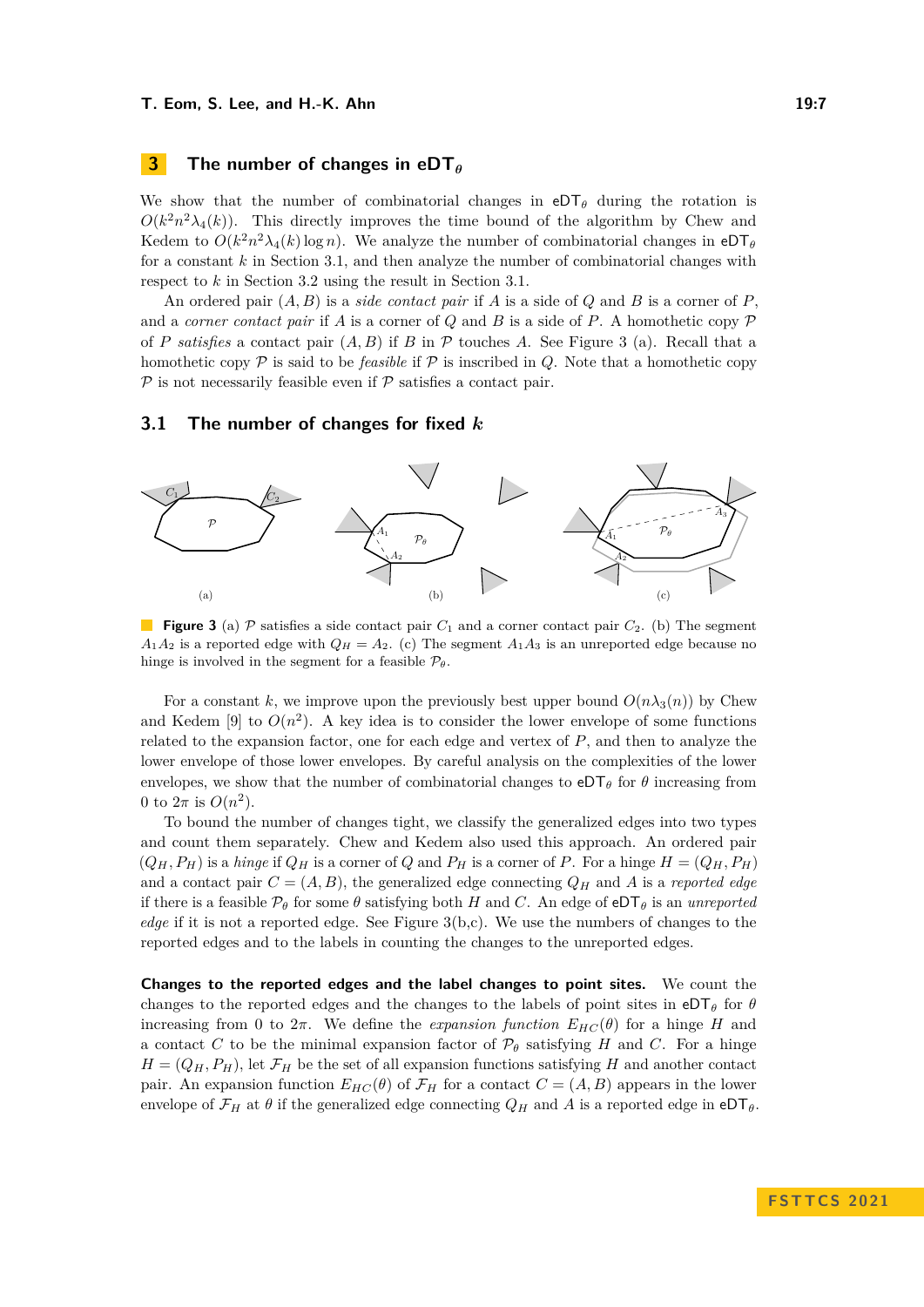#### **19:8 Largest Similar Copies of Convex Polygons in Polygonal Domains**

For a set X of functions, let  $B(X)$  denote the number of breakpoints on the lower envelope of the functions in X. Then the number of changes to the reported edges in  $eDT_\theta$  which involve *H* is bounded by  $B(\mathcal{F}_H)$ .

Every label change to a point site involves a hinge. See Figure  $4(a)$ . An intersection of  $E_{HC_1}$  and  $E_{HC_2}$  of  $\mathcal{F}_H$  for contact pairs  $C_1$  and  $C_2$  appears in the lower envelope of  $\mathcal{F}_H$  if a label change to a point site is induced by  $C_1$ ,  $C_2$  and  $H$ . Then the number of label changes to the point sites in  $eDT_\theta$  which involve *H* is bounded by  $B(\mathcal{F}_H)$ .

<span id="page-7-1"></span>▶ **Proposition 3** (Proposition 3 of [\[9\]](#page-12-6)). *Two expansion functions*  $E_{HC_1}$  *and*  $E_{HC_2}$  *intersect each other in at most one point in their graphs if both*  $C_1$  *and*  $C_2$  *are corner contact pairs, or both are side contact pairs. If one is a corner contact pair and the other is a side contact pair, EHC*<sup>1</sup> *and EHC*<sup>2</sup> *intersect each other in at most two points in their graphs.*

Let  $v_i$  and  $e_i$  denote the vertices and edges of *P* for  $i = 1, \ldots, k$ . For each  $i = 1, \ldots, k$ , let  $\mathcal{C}_{1i} = \{(e, v_i) \mid e \text{ is an edge of } Q\}$  be the set of side contact pairs and let  $\mathcal{C}_{2i} = \{(v, e_i) \mid e \text{ is an edge of } Q\}$ *v* is a vertex of *Q*} be the set of corner contact pairs. Let  $\mathcal{F}_{ii} = \{E_{HC} \mid C \in \mathcal{C}_{ii}\}$  for  $j = 1, 2$ .

<span id="page-7-2"></span>▶ **Lemma 4.**  $B(F_{ji}) = O(n)$  *for each*  $j = 1, 2$  *and*  $i = 1, ..., k$ *.* 

**Proof.**  $B(\mathcal{F}_{1i}) = O(n)$  for each *i* since  $E_{HC_1}$  and  $E_{HC_2}$  intersect each other only at the boundaries of their intervals for  $C_1, C_2 \in C_{1i}$ .

Consider now  $B(\mathcal{F}_{2i})$ . Two expansion functions  $E_{HC_1}$  and  $E_{HC_2}$  intersect each other in at most one point for  $C_1, C_2 \in C_{2i}$ . Also,  $E_{HC}$  has the same length of domain for all  $C \in C_{2i}$ . Thus,  $B(\mathcal{F}_{2i}) = O(n)$  by Lemma [1.](#page-3-0)

From Lemma [2,](#page-3-1) Proposition [3,](#page-7-1) and Lemma [4,](#page-7-2) we achieve an upper bound on  $B(\mathcal{F}_H)$ .

<span id="page-7-3"></span> $\blacktriangleright$  **Lemma 5.**  $B(\mathcal{F}_H) = O(\lambda_3(k)n)$ .

**Proof.** Let  $\mathcal{F}_j = \{f_{j1}, \ldots, f_{jk}\}\$  for  $j = 1, 2$ , where  $f_{ji}$  is the lower envelope of  $\mathcal{F}_{ji}$  for each  $i = 1, \ldots, k$  and  $j = 1, 2$ . Let  $\mathcal{L}_j$  denote the lower envelope of  $\mathcal{F}_j$ . Then, the lower envelope of  $\mathcal{F}_H$  is the lower envelope of  $\mathcal{L}_1$  and  $\mathcal{L}_2$ . The number of breakpoints on  $\mathcal{L}_j$  is  $O(\lambda_3(k)n)$ for  $j = 1, 2$  by Lemma [2,](#page-3-1) Proposition [3,](#page-7-1) and Lemma [4.](#page-7-2) Then  $B(\mathcal{F}_H) = O(\lambda_3(k)n)$ , because two continuous pieces, one from  $\mathcal{L}_1$  and one from  $\mathcal{L}_2$ , intersect each other in at most two points by Proposition [3.](#page-7-1)

By Lemma [5,](#page-7-3) the number of changes to the reported edges and the number of label changes to the point sites are  $O(k\lambda_3(k)n^2)$ .

<span id="page-7-0"></span>

**Figure 4** (a) Label change to a point site (hinge). (b) Label change to an edge site.

**Label changes to edge sites.** We count the changes to the labels of edge sites in eDT<sub> $\theta$ </sub> for  $\theta$ increasing from 0 to  $2\pi$ . Imagine we fix an edge *e* of *Q* and an edge *g* of *P*. See Figure [4\(](#page-7-0)b). Then, the number of label changes to edge site *e* with *q* is  $O(n)$  because there are  $O(n)$ different  $\mathcal{P}_{\theta}$ 's, each associated to a face of  $eDT_{\theta}$  while *e* and *g* are aligned and touching each other. Thus, the total number of label changes to all edge sites is  $O(kn^2)$ .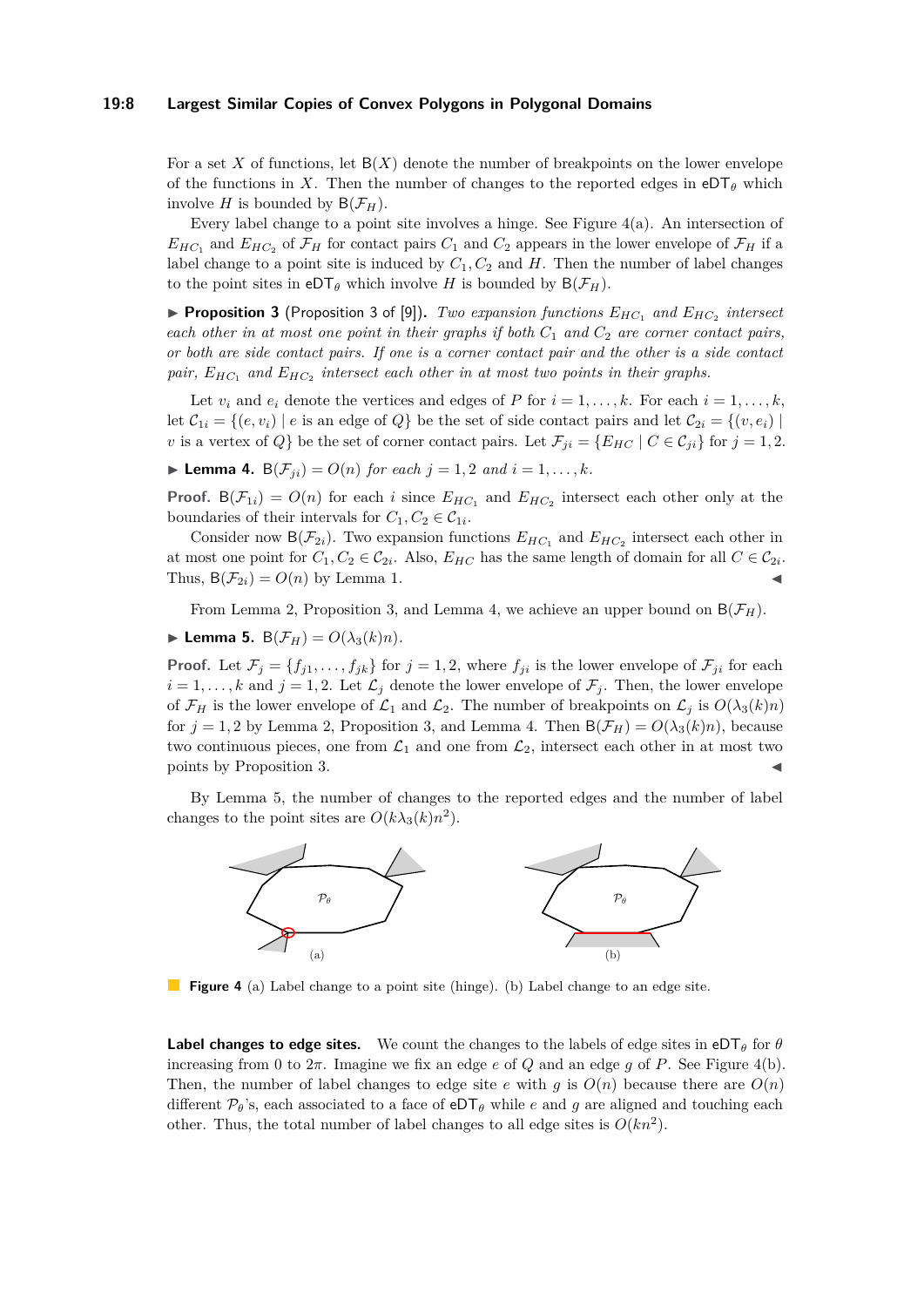**Changes to unreported edges.** We count the changes to the unreported edges using the number of changes to the reported edges and to the labels, and Lemma [6.](#page-8-1)

<span id="page-8-1"></span>▶ **Lemma 6** (Lemma 2 of [\[9\]](#page-12-6))**.** *Every edge of* eDT*<sup>θ</sup> is either a reported edge or a diagonal in a convex l-gon, l* ≤ 3*k, whose sides are either reported edges or portions of edge sites.*

Let  $G_{\theta}$  be the graph whose edges are the reported edges in eDT<sub> $\theta$ </sub> and portions of edge sites in Lemma [6.](#page-8-1) We count the changes to the unreported edges which are diagonals in a face of  $G_{\theta}$  for an interval of  $\theta$  with no label change to  $eDT_{\theta}$ . Observe that no combinatorial change occurs to  $G_{\theta}$  for the interval. Any change to an unreported edge involves four sites lying on a face boundary of *Gθ*. There are at most four changes for a group of four sites. We describe the details on this bound in Section [4](#page-11-8) in the full version. Since each face has at most  $3k$  edges by Lemma [6,](#page-8-1) there are at most  $\binom{3k}{4}$  such groups. Thus,  $O(k^4)$  changes occur to the unreported edges for the boundary of a face *g* of  $G_{\theta}$  for an interval of  $\theta$  with no label change to the faces of  $eDT_\theta$  intersecting q. Since the number of changes to the reported edges and to the labels is  $O(k\lambda_3(k)n^2)$ , there are  $O(k^5n^2\lambda_3(k))$  combinatorial changes to  $eDT_\theta$ .

<span id="page-8-2"></span>▶ **Theorem 7.** *For a polygonal domain Q of size n and a convex k-gon P, the number of combinatorial changes to*  $eDT_{\theta}$  *for*  $\theta$  *increasing from*  $\theta$  *to*  $2\pi$  *is*  $O(n^2)$  *for a constant*  $k$ *.* 

# <span id="page-8-0"></span>**3.2 The number of changes with respect to** *k*

We now consider *k* as a variable and bound the number of changes to  $eDT_{\theta}$ . Since each triangular face in  $eDT_\theta$  is defined by three elements (edges or vertices) of *P*, we choose three elements of *P* and use their convex hull in the counting. Then by Theorem [7,](#page-8-2) the total number of faces in  $eDT_\theta$  for all these convex hulls is  $O(k^3n^2)$  for  $\theta$  increasing from 0 to  $2\pi$ .

Let T be the set of all faces of  $eDT_\theta$  for the convex hull of three elements  $B_1, B_2, B_3$ of *P* such that the contact pairs inducing the face have  $B_1, B_2$ , and  $B_3$  as their elements. Consider two faces *T* and *T'* of  $eDT_\theta$  for two distinct orientations  $\theta_1$  and  $\theta_2$  with  $\theta_1 < \theta_2$ that are defined by the same sites. We consider  $T$  and  $T'$  as distinct faces if there is any change to *T* or *T'* in eDT<sub>*θ*</sub> for  $\theta$  increasing from  $\theta_1$  to  $\theta_2$ . For a face  $T \in \mathcal{T}$ , let  $C(T)$  be the set of contact pairs which defines *T*, and let  $I(T)$  be the interval of  $\theta$  at which *T* appears in eDT*θ*.

<span id="page-8-3"></span>

**Figure 5**  $\mathcal{P}_{R,\theta}$  and  $h_R(\theta)$  for a restricted contact pair  $R = (C, I)$  and  $\theta$ . Let  $h_R(\theta)$  be the distance from the clockwise endpoint (with respect to the dashed ray) of the side element of  $C_2$  to point element of  $C_2$ . (a)  $h_R(\theta)$  when  $C_2$  is a corner contact. (b)  $h_R(\theta)$  when  $C_2$  is a side contact.

For any two fixed contact pairs  $(C_1, C_2)$  with  $C_i = (A_i, B_i)$  for  $i = 1, 2$  such that  $A_1 \neq A_2$ and  $B_1 \neq B_2$ , we count the combinatorial changes involving  $(C_1, C_2)$  and other two contact pairs *C, C*′ given in counterclockwise order *C*1*, C*2*, C,* and *C* ′ along the boundary of *P*. The combinatorial changes for the cases that  $A_1 = A_2$  or  $B_1 = B_2$  will be counted for other choices of fixed contact pairs.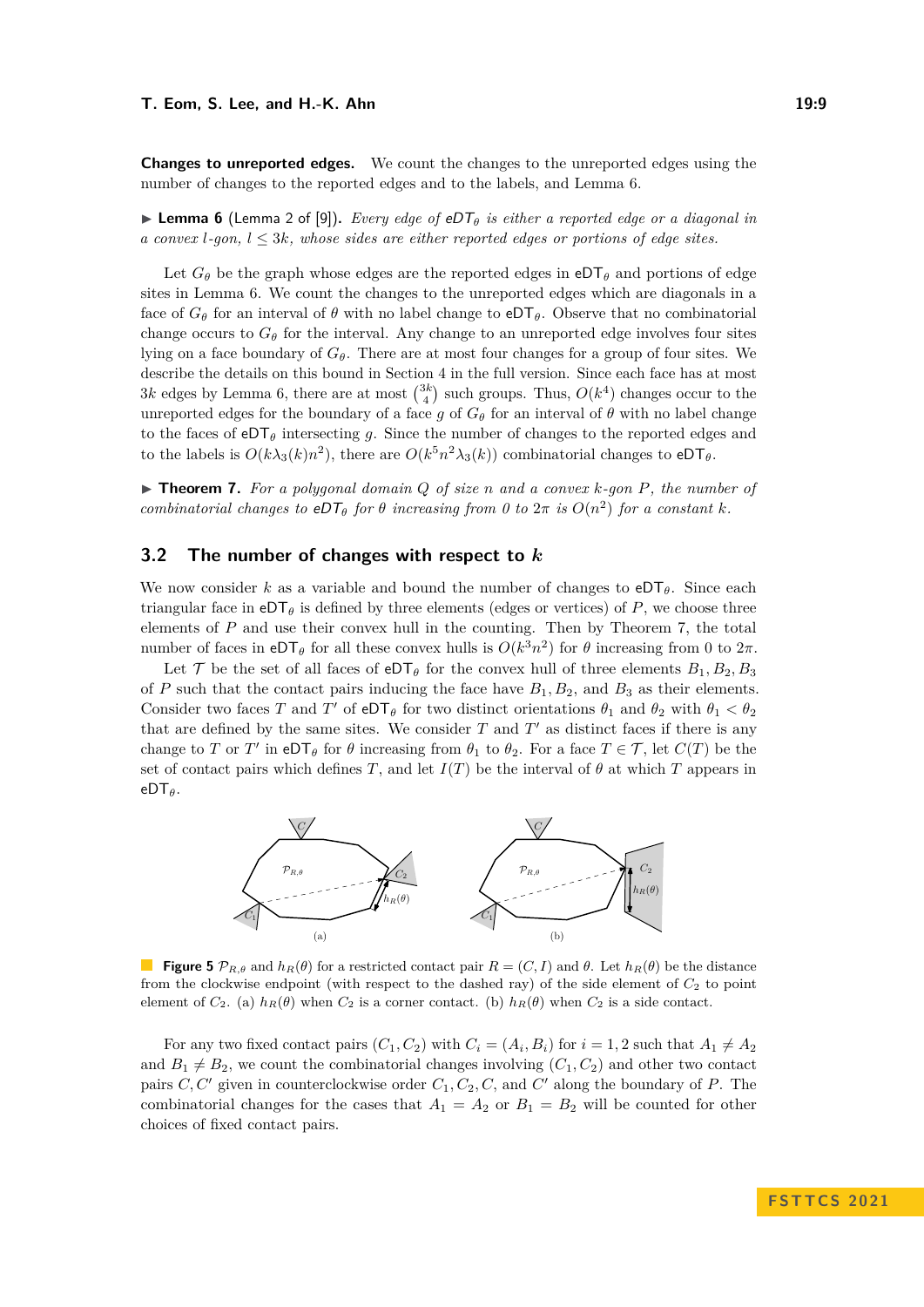#### **19:10 Largest Similar Copies of Convex Polygons in Polygonal Domains**

We use  $(C, I)$  to denote a contact pair *C restricted to* an interval *I* of  $\theta$ . For  $(C_1, C_2)$ , let R be the set of *restricted contact pairs*  $(C, I)$  such that  $C(T) = \{C_1, C_2, C\}$  and  $I = I(T)$ for a face  $T \in \mathcal{T}$ , and  $C_1, C_2, C$  appear in counterclockwise order along the boundary of P. For a fixed restricted contact pair  $R = (C, I) \in \mathcal{R}$  and  $\theta \in I$ , let  $\mathcal{P}_{R,\theta}$  denote the homothet of  $P_{\theta}$  which satisfies  $C_1, C_2$ , and  $C$ . Let  $h_R(\theta)$  be the function that denotes the distance from the clockwise endpoint of the side element of *C*<sup>2</sup> (with respect to the ray from the point element of  $C_1$  to the point element of  $C_2$ ) to the point element of  $C_2$  with respect to  $\mathcal{P}_{R,\theta}$ . Observe that  $h_R$  is a partially defined continuous function on  $R \in \mathcal{R}$ . See Figure [5.](#page-8-3)



<span id="page-9-0"></span>**Figure 6** Partitioning R into classes using the graphs of functions in  $\mathcal{F} = \{h_R \mid R \in \mathcal{R}\}\$ . For two pairs  $R, R'$  in class  $\mathcal{R}', h_R$  and  $h_{R'}$  are connected in the union of the function graphs of  $\mathcal{F}.$ 

Let  $\mathcal{F} = \{h_R \mid R \in \mathcal{R}\}\.$  We partition  $\mathcal R$  into classes such that two restricted contact pairs  $R, R'$  belong to the same class if and only if  $h_R$  and  $h_{R'}$  are connected in the union of the function graphs of  $\mathcal F$ . Figure [6](#page-9-0) illustrates the classes of  $\mathcal R$ .

If a combinatorial change occurs by  $C_1, C_2, C$ , and  $C'$  at  $\theta$ , we have  $h_R(\theta) = h_{R'}(\theta)$  for two distinct restricted contact pairs  $R = (C, I)$  and  $R' = (C', I')$ . Let  $\mathcal{R}'$  be a class of  $\mathcal{R}$ and let  $\mathcal{F}' = \{h_R \mid R \in \mathcal{R}'\}$ . We verify that if  $\mathcal{P}_{R,\theta}$  is feasible, then  $h_R(\theta)$  appears in the lower envelope or upper envelope of  $\mathcal{F}'$ .

<span id="page-9-1"></span>**Lemma 8.** Let  $R, R', R'' \in \mathcal{R}$  be the restricted contact pairs in the same class. If  $h_{R'}(\theta) < h_R(\theta) < h_{R''}(\theta)$ , then  $\mathcal{P}_{R,\theta}$  *is not feasible.* 

For a vertex  $v_i$  of P, let  $\mathcal{R}'_{1i}$  be the set consisting of restricted contact pairs  $(C, I) \in \mathcal{R}'$ such that  $C = (e, v_i)$  is a side contact pair for some edge  $e \in Q$ . For an edge  $e_i$  of P, let  $\mathcal{R'}_{2i}$ be the set consisting of restricted contact pairs  $(C, I) \in \mathcal{R}'$  such that  $C = (v, e_i)$  is a corner contact pair for some vertex  $v \in Q$ . Let  $|\mathcal{R}'| = m$ , and let  $|\mathcal{R}'_{1i}| = m_{1i}$  and  $|\mathcal{R}'_{2i}| = m_{2i}$  for  $i = 1, \ldots, k$ . Let  $\mathcal{F}'_{ji} = \{h_R \mid R \in \mathcal{R}'_{ji}\}$  for  $j = 1, 2$ . Recall that for a set *X* of functions, B(*X*) denotes the number of breakpoints on the lower envelope of the functions in *X*. We have  $B(\mathcal{F}'_{1i}) = O(m_{1i})$  since  $h_R$  and  $h_{R'}$  intersect each other only at the boundaries of their intervals for  $R, R' \in \mathcal{R}'_{1i}$ . Let  $d_i$  be the number of intersections of the function graphs of  $\mathcal{F}'_{2i}$ , and let  $d = \sum_{i=1}^{k} d_i$ . Then  $B(\mathcal{F}'_{2i}) = O(m_{2i} + d_i)$ .

<span id="page-9-2"></span>
$$
\blacktriangleright
$$
 Lemma 9.  $B(\mathcal{F}'_{1i}) = O(m_{1i})$  and  $B(\mathcal{F}'_{2i}) = O(m_{2i} + d_i)$  for each  $i = 1, ..., k$ .

Observe that each intersection of the function graphs of  $\mathcal{F}'_{2i}$  corresponds to a combinatorial change to eDT for the convex hull of  $B_1, B_2$ , and  $e_i$ . See Figure [7\(](#page-10-0)a). By Lemma [8,](#page-9-1) every combinatorial change appears in the lower envelope or upper envelope of  $\mathcal{F}'$ . Here, we describe the case for the lower envelope of  $\mathcal{F}'$ . We count the breakpoints of certain types on the lower envelope of  $\mathcal{F}'$ . We use  $(a, b)$ -*change* to denote a combinatorial change induced by *a* side contact pairs and *b* corner contact pairs.

**Two side contact pairs.** We count only (4*,* 0)-changes in this case. We count (3*,* 1) and (2*,* 2)-changes appearing in the lower envelope in other choices of two pairs, one side contact pair and one corner contact pair. See Figure [7\(](#page-10-0)b). For  $\mathcal{F}'_1 = \{f_i \mid i = 1, ..., k\}$  such that  $f_i$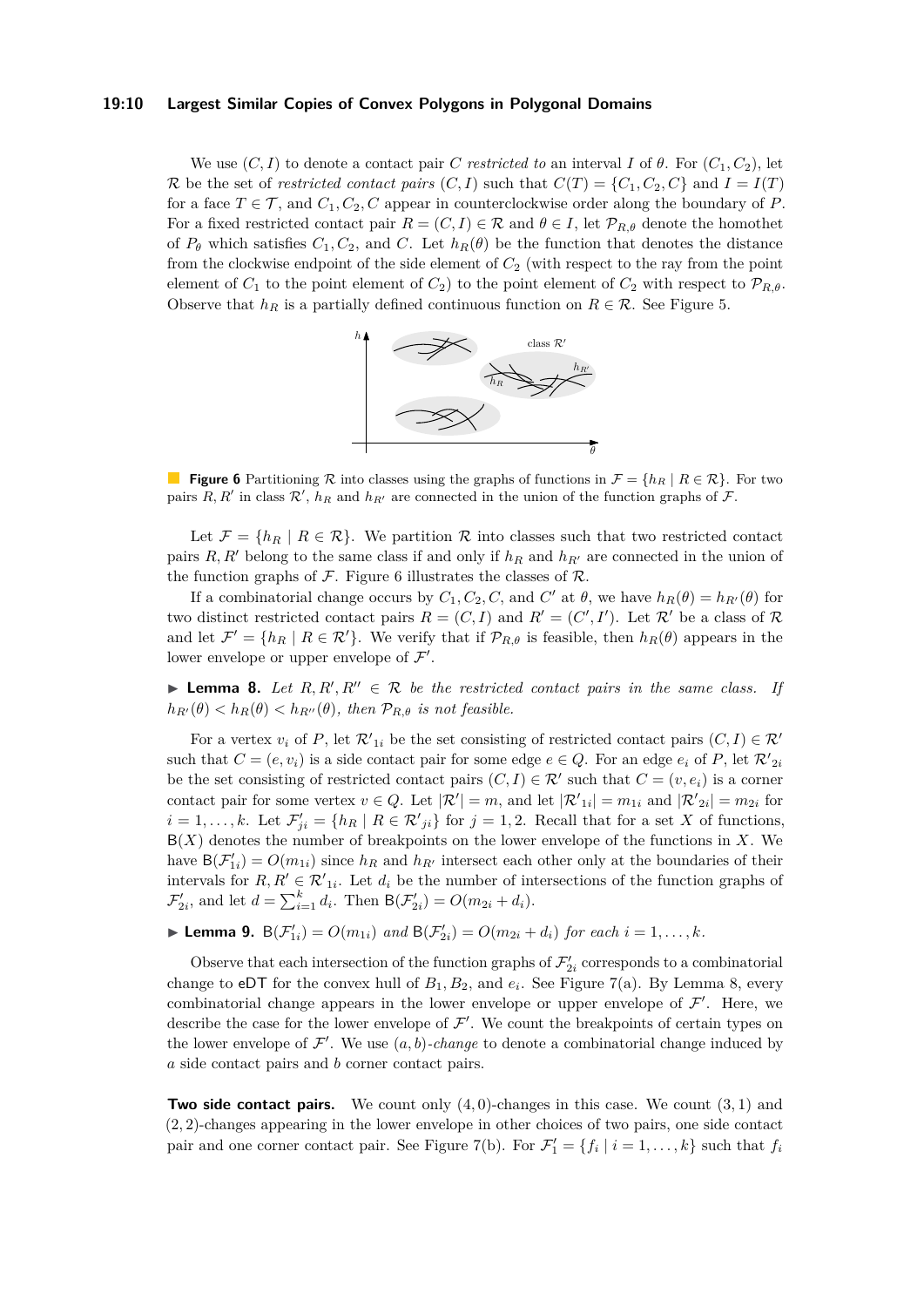<span id="page-10-0"></span>

**Figure 7** (a) For  $R = (C, I)$  and  $R' = (C', I')$  in  $\mathcal{R}'_{2i}$ , and orientation  $\theta$  with  $h_R(\theta) = h_{R'}(\theta)$ , there exists a rotated and scaled copy of the convex hull of  $B_1, B_2, e_i$  that is feasible and satisfies  $C_1, C_2, C$ , and *C*'. The intersection  $h_R(\theta) = h_{R'}(\theta)$  corresponds to a combinatorial change to eDT<sub> $\theta$ </sub> for the convex hull of  $B_1, B_2$ , and  $e_i$ . (b) The  $(2, 2)$ -change induced by  $C_1, C_2, C$  and  $C'$  is counted when  $C_2$  and  $C$  are chosen as the fixed pair.

is the lower envelope of  $\mathcal{F}'_{1i}$ ,  $B(\mathcal{F}'_1) = \sum_{i=1}^k O(m_{1i}\lambda_4(k)/k) = O(m\lambda_4(k)/k)$  by Lemmas [2](#page-3-1) and [9.](#page-9-2) We show that any two continuous pieces in  $\mathcal{F}'_1$  intersect each other in at most two points in Section [4](#page-11-8) of the full version. Since each (4*,* 0)-change corresponds to a breakpoint on the lower envelope of  $\mathcal{F}'_1$ , the number of  $(4,0)$ -changes is  $O(m\lambda_4(k)/k)$ .

**Two corner contact pairs.** We count only (0*,* 4)-combinatorial changes in this case. Other changes are counted for other choices of the fixed pairs. For  $\mathcal{F}'_2 = \{f_i \mid i = 1, ..., k\}$  such that  $f_i$  is the lower envelope of  $\mathcal{F}'_{2i}$ ,  $B(\mathcal{F}'_2) = \sum_{i=1}^k O((m_{2i} + d_i)\overline{\lambda}_4(k)/k) = O((m+d)\lambda_4(k)/k)$ by Lemmas [2](#page-3-1) and [9.](#page-9-2) We show that any two continuous pieces in  $\mathcal{F}'_2$  intersect each other in at most two points in Section [4](#page-11-8) of the full version. Since each (0*,* 4)-change corresponds to a breakpoint of the lower envelope of  $\mathcal{F}'_2$ , the number of  $(0, 4)$ -changes is  $O((m + d)\lambda_4(k)/k)$ .

**One side contact pair and one corner contact pair.** We count all combinatorial changes other than (4*,* 0)-changes and (0*,* 4)-changes. First, we count the breakpoints on the lower envelope of  $\mathcal{F}'_1 = \{h_R \mid R \in \bigcup_{i=1}^k \mathcal{R}'_{1i}\}\$ and on the lower envelope of  $\mathcal{F}'_2 = \{h_R \mid R \in \mathcal{R}'\}$  $\bigcup_{i=1}^k \mathcal{R}'_{2i}$ , and then count the breakpoints on the lower envelope of  $\mathcal{F}'_1 \cup \mathcal{F}'_2$ . We show that any two continuous pieces, both from either  $\mathcal{F}'_1$  or  $\mathcal{F}'_2$ , intersect each other in at most two points in Section [4](#page-11-8) of the full version. We can compute  $B(\mathcal{F}'_1) = O(m\lambda_4(k)/k)$  and  $B(\mathcal{F}'_2) = O((m+d)\lambda_4(k)/k)$  in the same way as for counting (4,0)-changes and (0,4)-changes, respectively.  $B(F') = O((m+d)\lambda_4(k)/k)$  since both  $B(F'_1)$  and  $B(F'_2)$  are  $O((m+d)\lambda_4(k)/k)$ , and any two continuous pieces, one from  $\mathcal{F}'_1$  and one from  $\mathcal{F}'_2$ , intersect each other in at most four points. Details are in Section [4](#page-11-8) in the full version. Thus, the number the combinatorial changes for the fixed contact pair is  $O((m+d)\lambda_4(k)/k)$ .

Consider the sum  $\sigma$  of the complexities  $|\mathcal{F}'|$  of  $\mathcal{F}' = \{h_R \mid R \in \mathcal{R}'\}$  over all classes  $\mathcal{R}'$ for a fixed pair. The total sum of  $\sigma$ 's for all enumerations of fixed pairs is  $O(k^3n^2)$  since  $|\mathcal{T}| = O(k^3 n^2)$ . Similarly, consider the sum  $\xi$  of the numbers of intersections (*d* in the complexities in the previous paragraphs) over all classes for a fixed pair. The total sum of *ξ*'s for all enumerations of fixed pairs is  $O(k^3n^2)$  since *ξ* is bounded by the number of combinatorial changes to  $eDT_\theta$  for the convex hulls of three elements of *P*.

<span id="page-10-1"></span>▶ **Theorem 10.** *For a polygonal domain Q with n vertices and a convex k-gon P, the number of combinatorial changes to the edge Delaunay triangulation of Q under Pθ-distance for θ increasing from 0 to*  $2\pi$  *is*  $O(k^2n^2\lambda_4(k))$ *.* 

Theorem [10](#page-10-1) directly improves upon the algorithm by Chew and Kedem.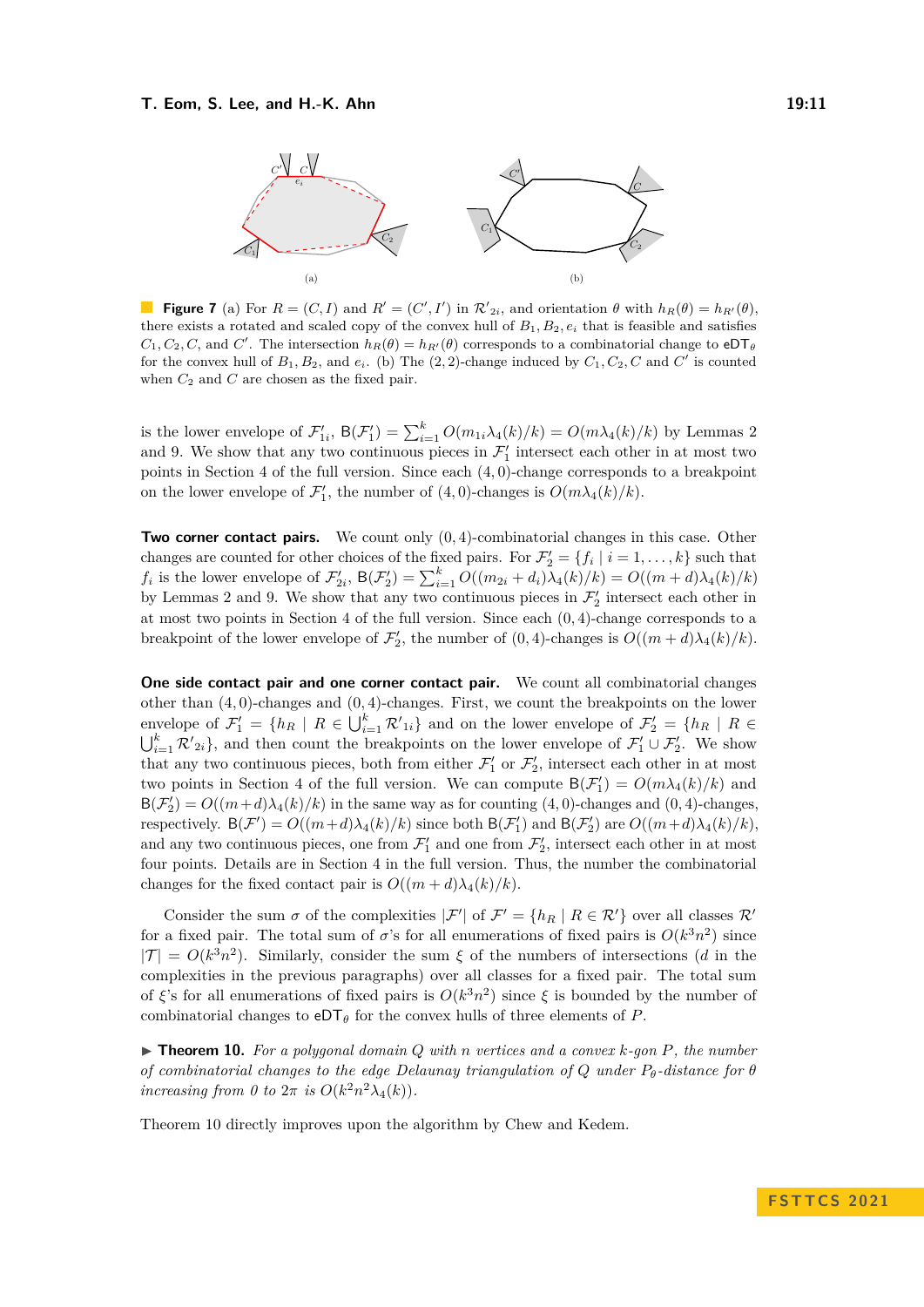## **19:12 Largest Similar Copies of Convex Polygons in Polygonal Domains**

▶ **Corollary 11.** *Given a polygonal domain Q with n vertices and a convex k-gon P, we can find a largest similar copy of*  $P$  *inscribed in*  $Q$  *in*  $O(k^2n^2\lambda_4(k)\log n)$  *time using*  $O(kn)$  *space.* 

**High-clearance motion planning.** For a convex polygonal robot *P* with *k* vertices and a polygonal domain *Q* with *n* vertices in the plane, we want to find a path of *P* from an initial position to a final position such that the *clearance* of the path exceeds a given value ∆. The clearance of a path of *P* is the minimum of *P*-distance from the boundaries of *Q* throughout translations and rotations of *P* moving along the path. Chew and Kedem [\[9\]](#page-12-6) gave an  $O(k^4 n \lambda_3(n) \log n)$ -time algorithm for the high-clearance motion planning. The running time is dominated by the number of combinatorial changes, and our result directly improves the running time.

▶ **Corollary 12.** *Given a convex polygonal robot P with k vertices, a polygonal domain Q with n vertices, initial and final positions of P in the plane, and a clearance* ∆*, we can find a path of clearance exceeding*  $\Delta$  *for P in Q in*  $O(k^2n^2\lambda_4(k)\log n)$  *time using*  $O(k^2n^2\lambda_4(k))$ *space.*

## <span id="page-11-8"></span>**4 The number of critical orientations for four contact pairs**

An orientation  $\theta$  is a *critical orientation* if a combinatorial change to eDT<sub> $\theta$ </sub> occurs at  $\theta$ . We consider the critical orientations  $\theta$  at which  $\mathcal{P}_{\theta}$  has contact with four contact pairs. Recall that an  $(a, b)$ -change is a combinatorial change induced by  $a$  side contact pairs and  $b$  corner contact pairs. We count the number of critical orientations for each (*a, b*)-change type. The number of critical orientations of (0*,* 4)-change is 2, which is shown in Appendix B of [\[9\]](#page-12-6). So we count the critical orientations for the other types of combinatorial changes. The following table summarizes the results. Details can be found in the full version.

| Types of $(a, b)$ -change       | $(4.0)$ |  | $(3,1)$ $(2,2)$ $(1,3)$ $(0,4)$ |  |
|---------------------------------|---------|--|---------------------------------|--|
| Number of critical orientations |         |  |                                 |  |

#### **References**

- <span id="page-11-4"></span>**1** Pankaj K. Agarwal, Nina Amenta, and Micha Sharir. Largest placement of one convex polygon inside another. *Discrete & Computational Geometry*, 19(1):95–104, 1998.
- <span id="page-11-3"></span>**2** Pankaj K. Agarwal, Boris Aronov, and Micha Sharir. Motion planning for a convex polygon in a polygonal environment. *Discrete & Computational Geometry*, 22(2):201–221, 1999.
- <span id="page-11-6"></span>**3** Pankaj K. Agarwal, Haim Kaplan, and Natan Rubin. Kinetic Voronoi diagrams and Delaunay triangulations under polygonal distance functions. *Discrete & Computational Geometry*, 54:871–904, 2015.
- <span id="page-11-7"></span>**4** Mikhail J. Atallah. Dynamic computational geometry. In *Proceedings of the 24th Annual Symposium on Foundations of Computer Science (FOCS 1983)*, pages 92–99. IEEE, 1983.
- <span id="page-11-1"></span>**5** Francis Avnaim and Jean Daniel Boissonnat. Polygon placement under translation and rotation. In Robert Cori and Martin Wirsing, editors, *STACS 88*, pages 322–333, 1988.
- <span id="page-11-5"></span>**6** Sang Won Bae and Sang Duk Yoon. Empty squares in arbitrary orientation among points. In *Proceedings of the 36th International Symposium on Computational Geometry (SoCG 2020)*. Schloss Dagstuhl-Leibniz-Zentrum für Informatik, 2020.
- <span id="page-11-0"></span>**7** Bernard Chazelle. The polygon containment problem. In F.P. Preparata, editor, *Advances in Computing Research, Vol I: Computational Geometry*, pages 1–33. JAI Press Inc., 1983.
- <span id="page-11-2"></span>**8** L Paul Chew and Klara Kedem. Placing the largest similar copy of a convex polygon among polygonal obstacles. In *Proceedings of the 5th Annual Symposium on Computational Geometry (SoCG 1989)*, pages 167–173, 1989.